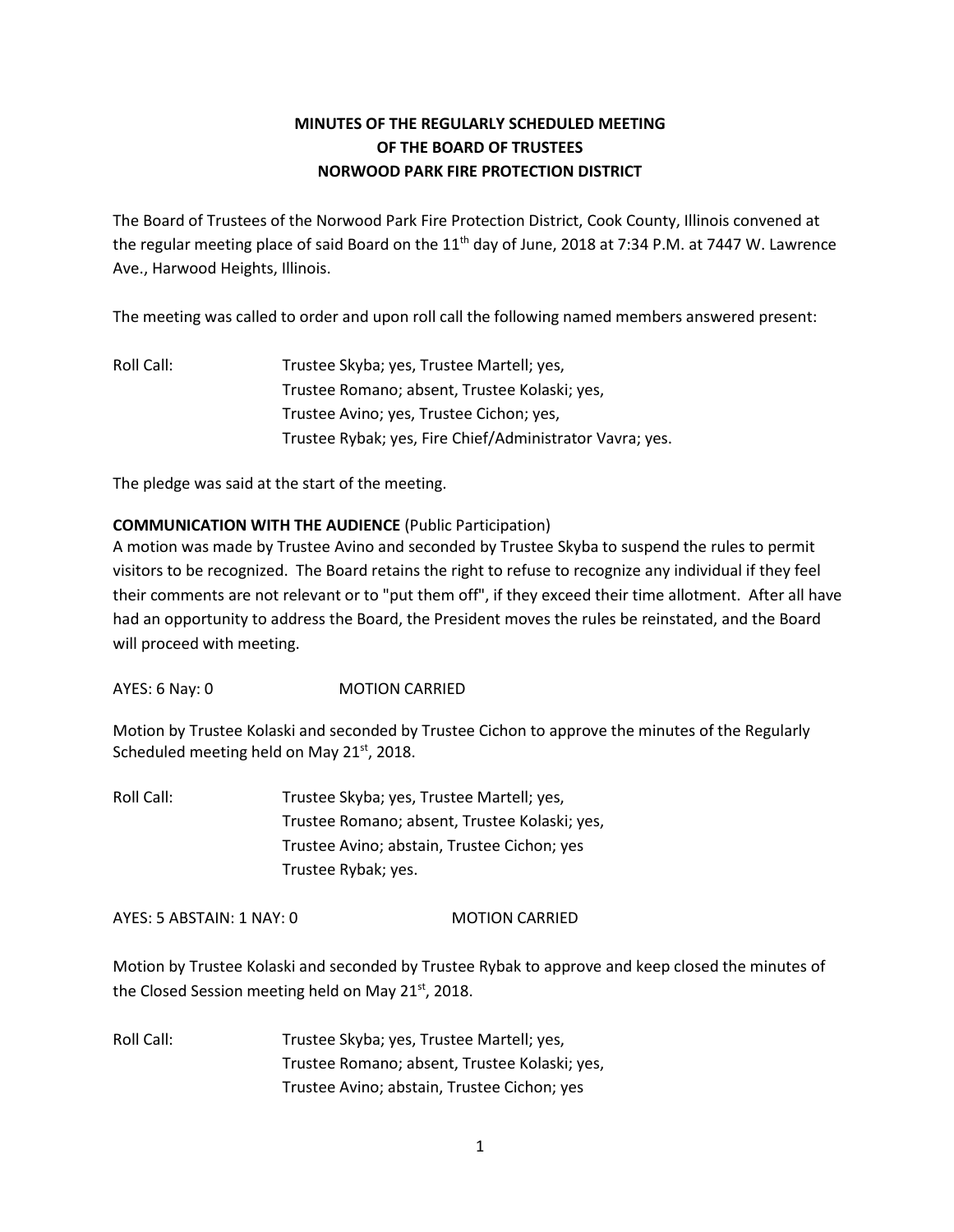## Trustee Rybak; yes..

AYES: 5 ABSTAIN: 1 NAY: 0 MOTION CARRIED

Motion by Trustee Skyba and seconded by Trustee Martell to approve payment of all current disbursements in the amount of \$406,554.29.

Discussion on a couple account payables.

Roll Call: Trustee Skyba; yes, Trustee Martell; yes, Trustee Romano; absent, Trustee Kolaski; yes, Trustee Avino; yes, Trustee Cichon; yes Trustee Rybak; yes.

AYES: 6 NAY: 0 MOTION CARRIED

## **TREASURER'S REPORT**

Schedule of Assets (Arising from Cash Transactions) May 31st, 2018

| Assets                                                       |                       |
|--------------------------------------------------------------|-----------------------|
| Checking and money market accounts (interest rate-APY):      |                       |
| Byline Bank checking #4303503 (0.046%)                       | 71,322.24             |
| Byline Bank money market #4303498                            | 674,139.15            |
| Byline Bank ambulance billing money market #4304492 (0.295%) | 538,901.27            |
| Byline Bank-Medical #1003102                                 | 11,204.58             |
| Byline Bank-FSA #9990034868                                  | 3,771.95              |
| Total checking and money market accounts                     | <u>\$1,229,339.19</u> |
| Certificates of deposit (interest rate and maturity):        |                       |
| Belmont Bank (1.25%, 09/10/18)                               | 645,371.29            |
| Belmont Bank (1.00% 08/05/18)                                | 129,837.46            |
| Belmont Bank (1.35% 06/23/18)                                | 438,554.71            |
| Belmont Bank (1.00% 08/21/18)                                | 539,198.53            |
| Belmont Bank (1.00% 07/19/18)                                | 380,967.80            |
| Total certificates of deposit                                | \$2,133,929.79        |
| Total checking, money market and certificates of deposit     | \$3,433,268.98        |

Motion by Trustee Martell and seconded by Trustee Avino to approve the Treasurer's report as presented from the Financial Statement for May 2018.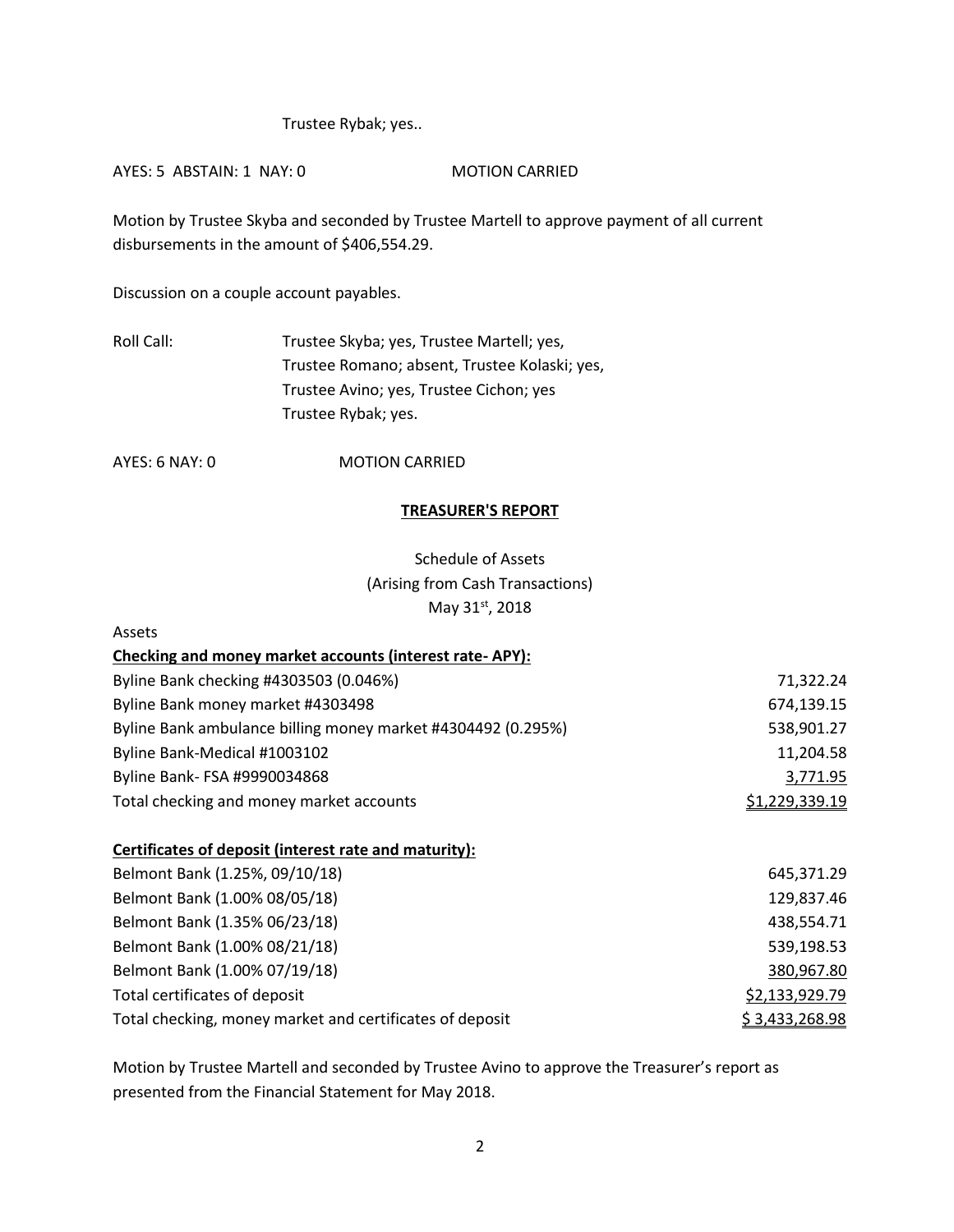Trustee Martell stated that Trustee Romano agreed with what he is saying. There is a CD maturing on June 23 $^{rd}$ . We do have additional CDs maturing in the next few months and will look for rates for one year. Discussion on fund balance after 11 months, we are currently in the black. With another month of expenses we will go in the red about \$380,000, this does not include depreciation. This is what was projected. The cash balances seem okay right now.

| Trustee Skyba; yes, Trustee Martell; yes,     |
|-----------------------------------------------|
| Trustee Romano; absent, Trustee Kolaski; yes, |
| Trustee Avino; yes, Trustee Cichon; yes,      |
| Trustee Rybak; yes.                           |
|                                               |

AYES: 6 NAY: 0 MOTION CARRIED

#### **Chiefs' Report:**

Chief Vavra stated that his report was given to all trustees.

Ambulance has left and is in North Carolina. We have a loaner ambulance here.

ISO evaluation is coming up on October  $30<sup>th</sup>$ ; we are working on the paperwork that is necessary to provide them. It has been refined to ½ day of reviewing and takes information back to get scored. Additional points are given for community outreach and the percentage of residents you reach, the newsletter went out to 100% of the community so that should help.

Chief started working with Trustee Rybak on Community Healthcare.

Met with our ambulance billing company to discuss what is being billed and what percentage we are getting back. Currently we have about \$200,000 outstanding in ambulance billing. Discussion on billing.

Motion by Trustee Kolaski seconded by Trustee Cichon to approve the Chief's report for May 2018.

Trustee Skyba asked about the training report. Chief explained that this was the current month. Trustee Skyba asked about the Fire Prevention Bureau. Trustee Martell would like to have a more detailed report and would like them for next month. Discussion on changing inspection computer software to Fire House, so this will take some time. Discussion on different inspections.

Trustee Martell asked regarding the billing of \$200,000 outstanding. He asked if that is more than normal. Chief stated that no but it is going to be watched.

AYES: 6 NAY: 0 MOTION CARRIED

**President's Report:** Trustee Martell stated we have been working on contract negotiation and there is a tentative agreement. It still needs to go in front of the Union and Board of Trustees. There needs to be a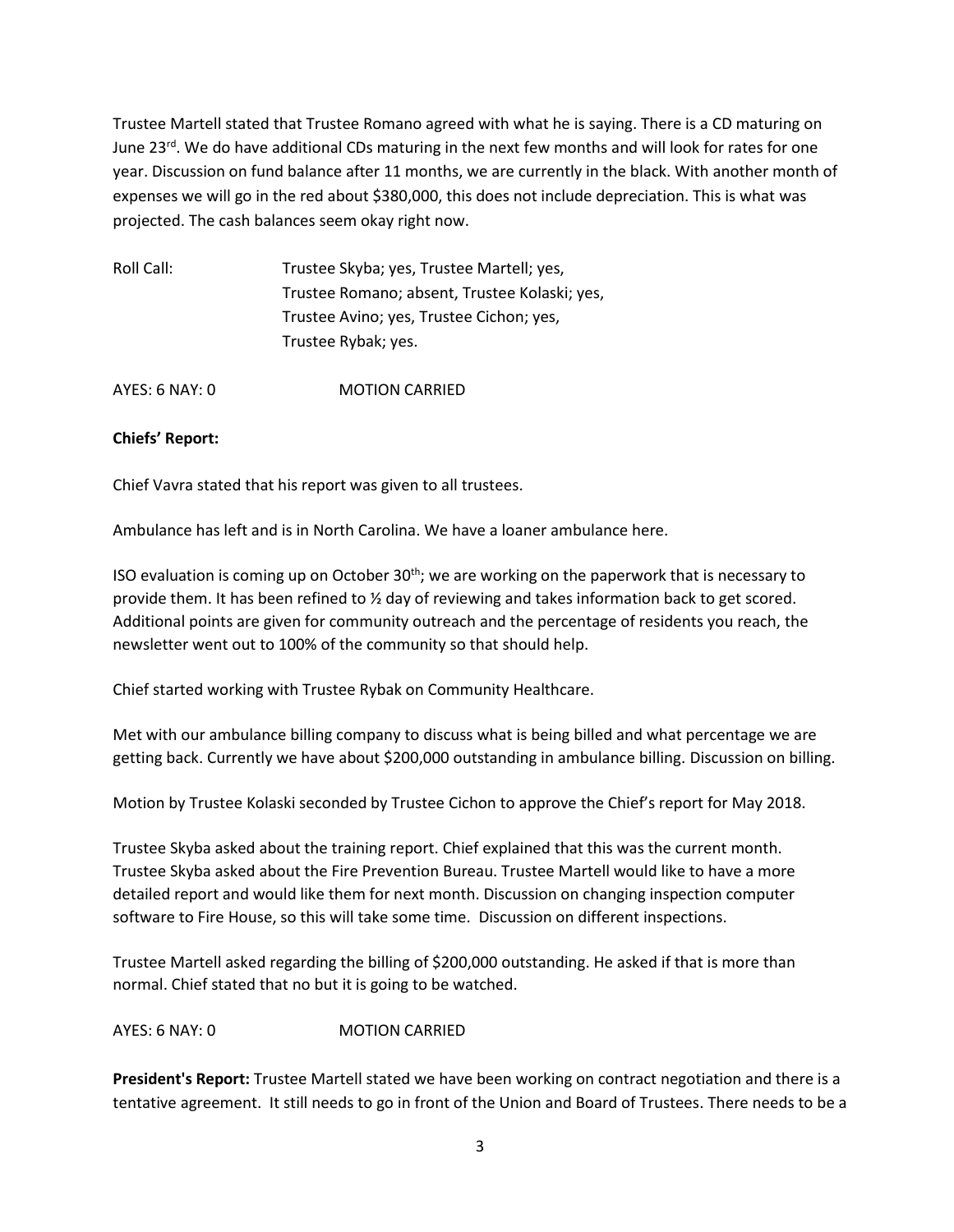finance committee meeting and Building and Equipment Committee. Discussion on how the Fire Prevention Bureau Ordinance is going for, we need to start a dialog with the Villages. This needs to go to Finance Committee and not Policy Committee.

We also need to talk about the finance issues. Trustee Romano has been busy.

Chief is getting proposals on IT and Website.

Trustee Martell states that Lauterbach renewal is on agenda and the actuary by Tim Sharpe. Norwood Park gets reassessed next year and hopefully we get an increase in EAV.

## **Committee Reports:**

Finance & Information Technology Committee- Trustee Martell stated he covered this in the Presidents report.

Building and Equipment Committee- Trustee Cichon stated he needs to set up a committee meeting. Trustee Martell states that we are behind on a Capital Improvement Plan. It needs to get moved on.

Policy Committee- Trustee Kolaski stated there is nothing at this time, but they will begin reviewing section 3 soon.

Strategic Planning Committee- Trustee Martell states we need to have a meeting.

Human Capital Committee- Trustee Rybak stated there is a meeting set for June 14<sup>th</sup>. Special project, Mobile Integrated Healthcare System, Northwest Community is currently doing it and is being funded by them. Lutheran General currently is not offering this. Funding seems to be the biggest issue. Discussion

Community Relations Committee-Trustee Avino apologized for not being here last month. States we are on 3<sup>rd</sup> draft for newsletter but are pushing to get it out. We have a meeting coming up on June 19<sup>th</sup>. Topics will include; safety signs, brother fire department, newsletter, and minutes. Trustee Avino will send what he would like on the agenda. Discussion on properly displayed addresses and smoke detector/CO detector for residents being given and installed. Discussion.

Fire Commissioner & Pension Board Governance & Oversight Committee- Trustee Skyba stated the Commissioner's meeting is being rescheduled. He will be attending classes in Peoria regarding pension.

# **Old Business:**

None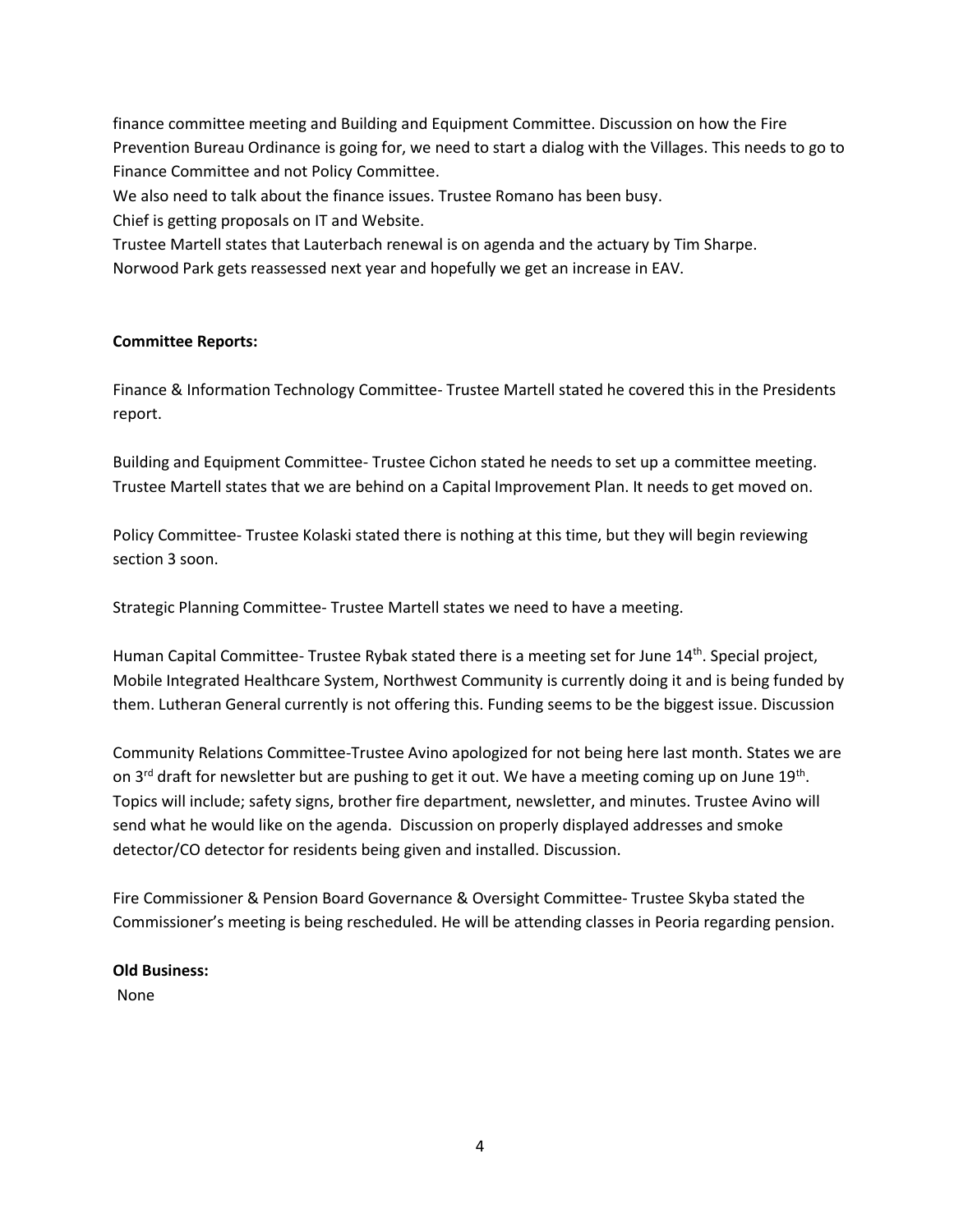#### **New Business**

Motion by Trustee Skyba and seconded by Trustee Martell to approve Resolution #18-3, a Resolution for payments of Prevailing Wages for the Norwood Park Fire Protection District, Cook County, Illinois.

Roll Call: Trustee Skyba; yes, Trustee Martell; yes, Trustee Romano; absent, Trustee Kolaski; yes, Trustee Avino; yes, Trustee Cichon; yes, Trustee Rybak; yes.

AYES: 6 NAY: 0 MOTION CARRIED

Motion by Trustee Martell and seconded by Trustee Cichon to approve the Pension Actuary and GASB 67/68 for fiscal year end 2018, to be completed by Tim Sharpe at a cost of \$2,500.00. (The Norwood Park Pension Fund will reimbursement District 50% of the cost.)

| Roll Call: | Trustee Skyba; yes, Trustee Martell; yes,     |
|------------|-----------------------------------------------|
|            | Trustee Romano; absent, Trustee Kolaski; yes, |
|            | Trustee Avino; yes, Trustee Cichon; yes,      |
|            | Trustee Rybak; yes.                           |

AYES: 6 NAY: 0 MOTION CARRIED

Motion by Trustee Skyba and seconded by Trustee Kolaski to approve Lauterbach and Amen, LLP to provide monthly accounting assistance to the Norwood Park Fire Protection District for fiscal year ended June 30, 2019 at a cost of \$1,127 per month and year-end audit support for fiscal year June 30, 2018 at a cost of \$1,105.

Roll Call: Trustee Skyba; yes, Trustee Martell; yes, Trustee Romano; absent, Trustee Kolaski; yes, Trustee Avino; yes, Trustee Cichon; yes, Trustee Rybak; yes.

AYES: 6 NAY: 0 MOTION CARRIED

Motion by Trustee Martell and seconded by Trustee Rybak to approve the following transfers between funds:

Transfer \$20,000 from Corporate Fund Payroll-Salaries to Corporate Payroll-Overtime.

Transfer \$20,000 from Ambulance Fund Payroll-Salaries to Ambulance Payroll-Overtime.

Transfer \$1,500 from Corporate Fund Payroll-Salaries to Corporate Dues & Subscriptions.

Transfer \$1,500 from Ambulance Fund Payroll-Salaries to Ambulance Dues & Subscriptions.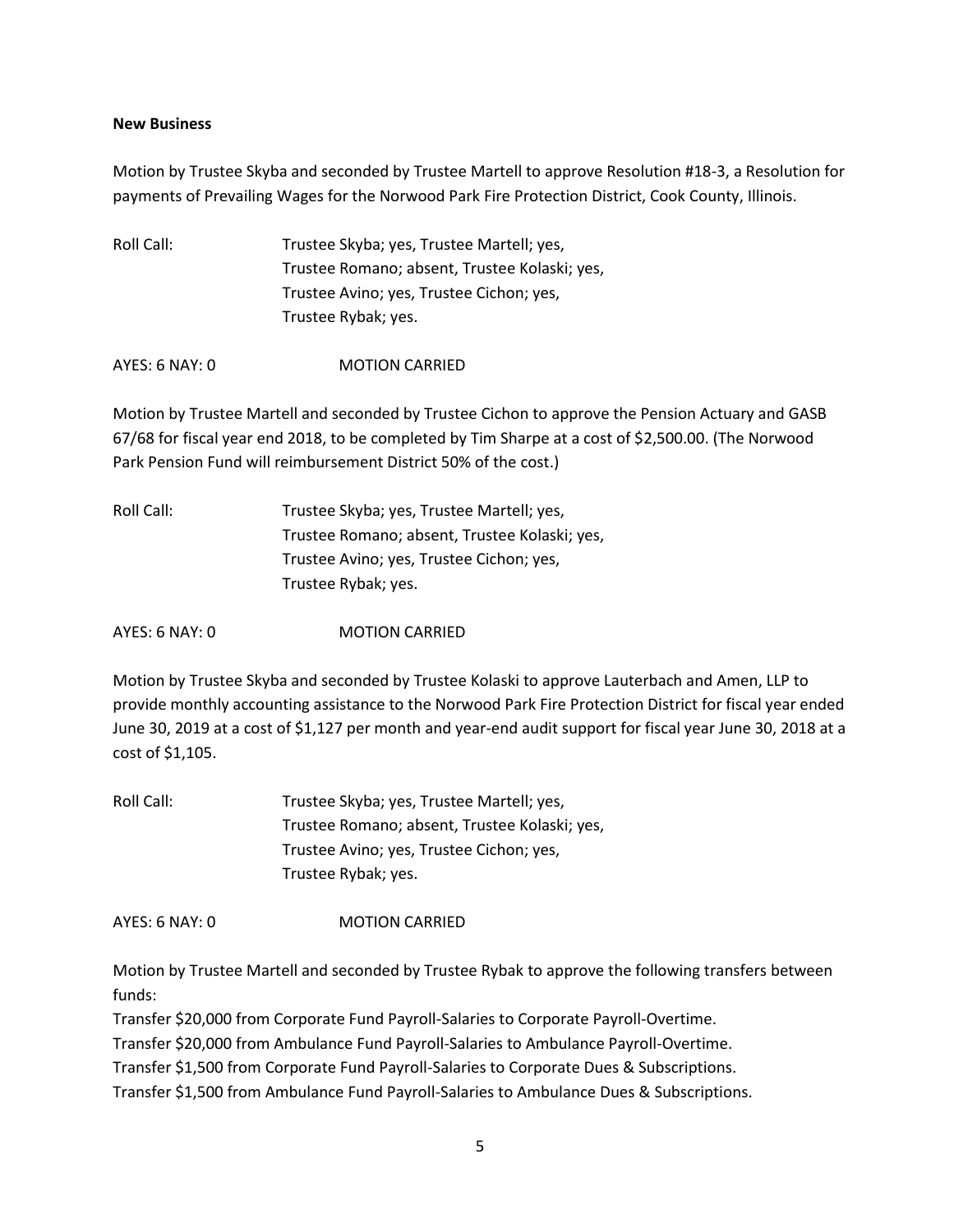Transfer \$500 from Corporate Fund Payroll Salaries to IMRF Fund.

Roll Call: Trustee Skyba; yes, Trustee Martell; yes, Trustee Romano; absent, Trustee Kolaski; yes, Trustee Avino; yes, Trustee Cichon; yes, Trustee Rybak; yes.

AYES: 6 NAY: 0 MOTION CARRIED

Motion by Trustee Kolaski and seconded by Trustee Cichon to approve the purchase of a 2002 Ford Ambulance from American Response Vehicles (AVR) in the amount of \$4,500. (The Ambulance will be bought back by ARV for \$4,500 after both District Ambulances are refurbished.)

This will be the reserve ambulance and will get Norwood Park written on it. There is also a letter that says as long as it is returned in the same or better condition; it will be purchased back for the same amount. We are waiting for the State and ALGH System to come out and license it. Discussion.

| Roll Call: | Trustee Skyba; yes, Trustee Martell; yes,     |
|------------|-----------------------------------------------|
|            | Trustee Romano; absent, Trustee Kolaski; yes, |
|            | Trustee Avino; yes, Trustee Cichon; yes,      |
|            | Trustee Rybak; yes.                           |

AYES: 6 NAY: 0 MOTION CARRIED

Motion by Trustee Skyba and seconded by Trustee Avino to ratify the payment to MABAS Division XX in the amount of \$6,000 for fiscal year 2018 annual membership dues.

Roll Call: Trustee Skyba; yes, Trustee Martell; yes, Trustee Romano; absent, Trustee Kolaski; yes, Trustee Avino; yes, Trustee Cichon; yes, Trustee Rybak; yes.

AYES: 6 NAY: 0 MOTION CARRIED

Motion by Trustee Avino and seconded by Trustee Rybak to ratify the payment to NORCOMM Public Safety Communication Inc., in the amount of \$4,268 for fiscal 2018 annual MABAS dispatch fees.

Chief explained that this is for when we have larger alarms, they dispatch for us.

Roll Call: Trustee Skyba; yes, Trustee Martell; yes,